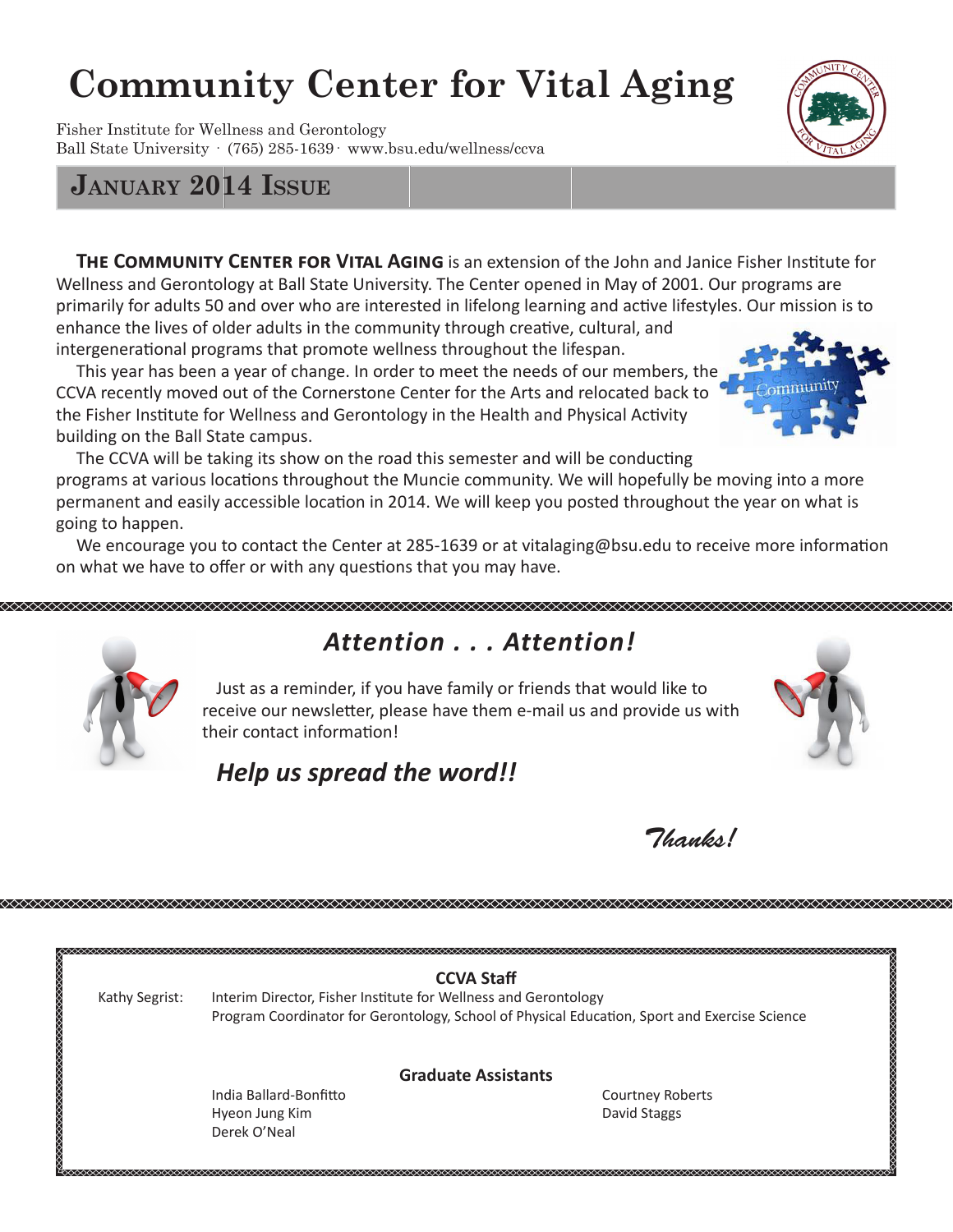# *Healthy Tips*

## **Financial Wellness Tips**

## *Recognize the reality of the role money plays in your life!*

Not having enough money to pay bills and buy the basic necessities can be exceedingly stressful. Stress kills! There are a host of illnesses that are a direct result of stress; so understanding that failure to manage your money can literally make you sick is critical to every aspect of your wellness.

### *Limit debt!*

There are some things that most of us will not have enough disposable cash to outright buy and must therefore go into debt for; such as a new car or house. But don't get carried away with credit and spend money like a drunken sailor. Be judicious in your use of credit cards and loans. It's easy to get into debt and hard to get out! What does excessive debts you can't pay lead to? You guessed it: more stress.

### *Want what you have instead of trying to have what you want!*

Forget trying to keep up with the Joneses. They're probably developing ulcers and battling insomnia every night due to the mountain of debts they've incurred in the process of seeming affluent, anyway. Money is nothing but a tool to help you get the things you need. The things you truly want like love, good health and happiness aren't for sale and if you were as rich as Donald Trump, you still wouldn't be able to buy those things!

#### *Have a budget!*

It is impossible to stress too soundly the importance of having a financial budget. A good, well planned budget will give you a track to run on and help you live within your means while keeping up with expenses and furnishing a birds eye view of where your money goes. Without this, you may end up in the red by the end of the month and have no idea whatsoever what happened to your money. It's like carrying all of your money around in a leaky bucket and not realizing it's disappearing through the holes. So, work at making a great budget and stick to it!



## Looking for **COMPUTER** Assistance?

The CCVA will still offer computer tutoring in the fall. Computer tutoring will be free, but sessions for each individual will be limited. We have several convenient locations throughout the community that have agreed to allow us access to their computer labs to provide one-on-one traning sessions to our members.

Please call the CCVA at 285-1639 or send an e-mail to vitalaging@bsu.edu to set up your appointment!



**Community Center for Vital Aging** Fisher Institute for Wellness and Gerontology Ball State University Muncie, IN 47306 (765) 285-1639 vitalaging@bsu.edu www.bsu.edu/wellness/ccva